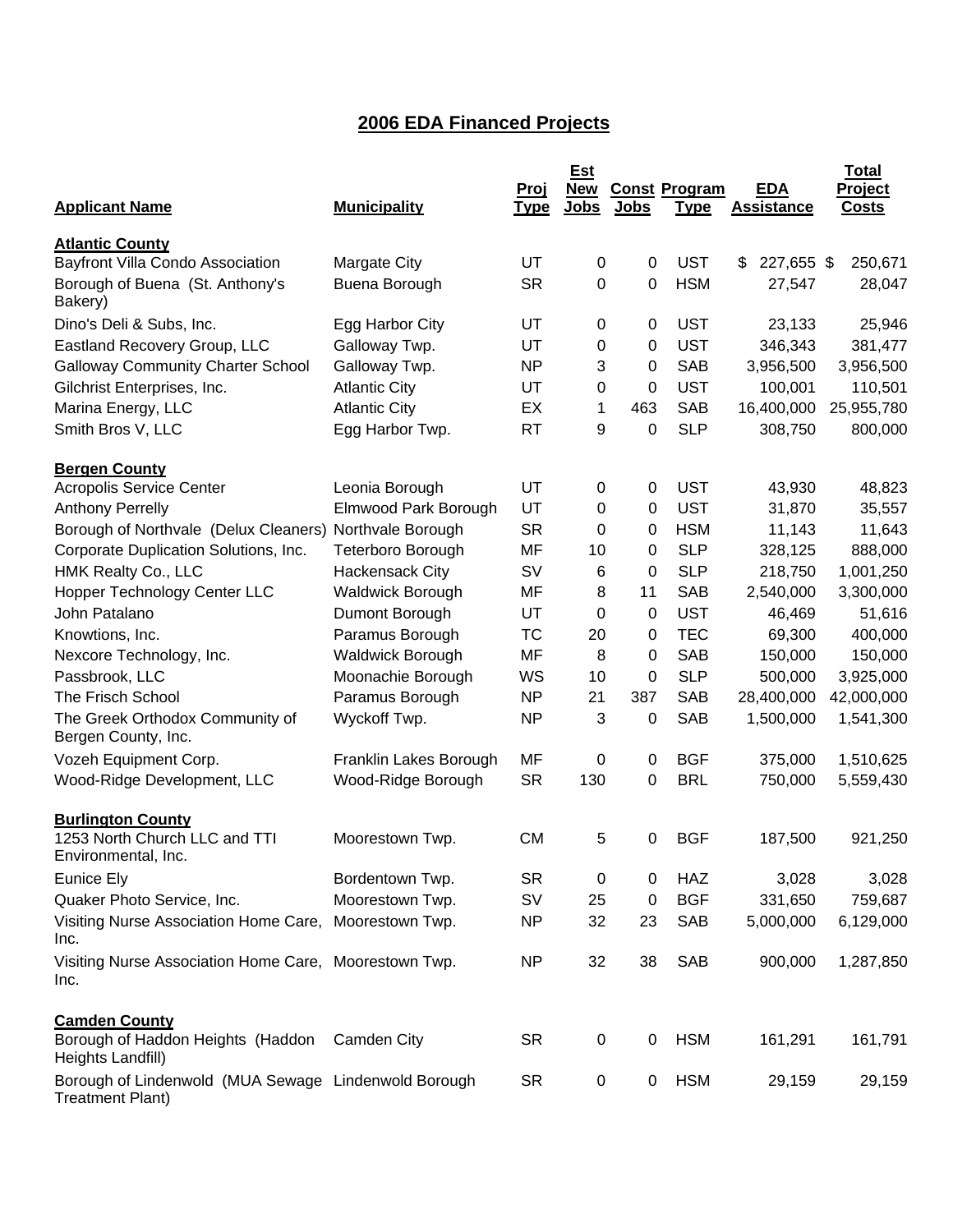## **Camden County (cont.)**

|                                                                           |                           |                          | Est                       |             |                           |                                 | <b>Total</b>            |
|---------------------------------------------------------------------------|---------------------------|--------------------------|---------------------------|-------------|---------------------------|---------------------------------|-------------------------|
| <b>Applicant Name</b>                                                     | <b>Municipality</b>       | Proj                     | <b>New</b><br><b>Jobs</b> | <b>Jobs</b> | <b>Const Program</b>      | <b>EDA</b><br><b>Assistance</b> | Project<br><b>Costs</b> |
| Bright Lights USA, Inc.                                                   | <b>Barrington Borough</b> | <u>Type</u><br><b>CM</b> | 0                         | 0           | <b>Type</b><br><b>BGF</b> | \$<br>102,000 \$                | 230,800                 |
| Camden Redevelopment Agency                                               | Camden City               | <b>SR</b>                | 0                         | 0           | <b>HSM</b>                | 25,542                          | 26,042                  |
| (Antrium Hardware)                                                        |                           |                          |                           |             |                           |                                 |                         |
| Camden Redevelopment Agency<br>(Harrison Avenue Landfill)                 | <b>Camden City</b>        | <b>SR</b>                | 0                         | 0           | <b>HSM</b>                | 1,494,917                       | 1,495,417               |
| City of Camden (Cramer Hill Relocation Camden City<br>Project)            |                           | <b>SR</b>                | 0                         | $\mathbf 0$ | <b>HSM</b>                | 25,788                          | 25,788                  |
| City of Camden (HWR Corporation<br>Facility)                              | <b>Camden City</b>        | <b>SR</b>                | 0                         | 0           | <b>HSM</b>                | 39,789                          | 2,705,325               |
| City of Camden (Kaighn Ave. Fire<br>Station)                              | <b>Camden City</b>        | <b>SR</b>                | 0                         | $\mathbf 0$ | <b>HSM</b>                | 25,632                          | 25,632                  |
| City of Camden (S. Yaffa and Sons)                                        | <b>Camden City</b>        | <b>SR</b>                | 0                         | 0           | <b>HSM</b>                | 9,581                           | 9,581                   |
| City of Camden Redevelopment<br>Authority (RCA Building 8)                | Camden City               | <b>SR</b>                | 0                         | 0           | <b>HSM</b>                | 66,917                          | 67,417                  |
| <b>GMT Realty, LLC</b>                                                    | <b>Gloucester City</b>    | EX                       | 4                         | 0           | <b>SAB</b>                | 47,700,000                      | 47,975,000              |
| <b>Grove I Partnership</b>                                                | Haddonfield Borough       | <b>SR</b>                | 0                         | 0           | <b>HAZ</b>                | 8,084                           | 13,559                  |
| <b>Grove I Partnership</b>                                                | Haddonfield Borough       | <b>SR</b>                | 0                         | 0           | <b>HAZ</b>                | 5,922                           | 22,571                  |
| Kornicki Family Real Estate LLC                                           | Winslow Twp.              | <b>CM</b>                | 4                         | 0           | <b>BGF</b>                | 30,000                          | 149,800                 |
| Lafferty Property Holdings, LLC                                           | Berlin Twp.               | SV                       | 5                         | 0           | <b>BGF</b>                | 62,500                          | 275,000                 |
| M & A Holdings, LLC                                                       | Camden City               | MF                       | 9                         | 0           | <b>SAB</b>                | 2,100,000                       | 3,396,000               |
| Marie Ross and Joan Borek                                                 | Berlin Twp.               | UT                       | 0                         | 0           | <b>UST</b>                | 34,126                          | 38,039                  |
| Mc Cormicks Bindery, Inc.                                                 | Pennsauken Twp.           | MF                       | 0                         | 0           | <b>BGF</b>                | 37,125                          | 167,178                 |
| Pennsauken Senior Living, LLC                                             | Pennsauken Twp.           | <b>NP</b>                | 6                         | 147         | <b>SAB</b>                | 12,580,000                      | 15,600,000              |
| Permalith Plastics, LLC                                                   | Pennsauken Twp.           | <b>CM</b>                | 0                         | 0           | <b>BGF</b>                | 35,438                          | 159,636                 |
| R. Fanelle & Sons, Inc.                                                   | Camden City               | <b>CM</b>                | $\overline{2}$            | 0           | <b>BGF</b>                | 25,000                          | 138,250                 |
| Ravi Shankar and Sita Shankar                                             | Cherry Hill Twp.          | OF                       | 30                        | 0           | <b>BGF</b>                | 80,000                          | 320,000                 |
| Rosey's Tank Cleaning, LLC                                                | Gloucester Twp.           | SV                       | 4                         | 0           | <b>BGF</b>                | 55,103                          | 258,860                 |
| Rosey's Tank Cleaning, LLC                                                | <b>Gloucester City</b>    | <b>SV</b>                | 3                         | 0           | <b>BGF</b>                | 25,875                          | 117,212                 |
| Sisbro, LLC                                                               | Camden City               | <b>CM</b>                | 15                        | 0           | <b>BGF</b>                | 375,000                         | 1,710,625               |
| Steininger Behavioral Care Services,<br>Inc.                              | Winslow Twp.              | <b>NP</b>                | 4                         | 0           | <b>SAB</b>                | 2,799,000                       | 2,929,450               |
| Trend Integration, Inc.                                                   | Cherry Hill Twp.          | <b>SV</b>                | 96                        | 0           | TEC                       | 750,000                         | 1,500,000               |
| Wiley Mission, Inc.                                                       | Pennsauken Twp.           | <b>NP</b>                | $\,6$                     | $\pmb{0}$   | <b>SAB</b>                | 4,800,000                       | 4,800,000               |
| <b>Cape May County</b><br>Upper Township (Estate of Samuel<br>Migliaccio) | Upper Twp.                | <b>SR</b>                | $\pmb{0}$                 | $\pmb{0}$   | <b>HSM</b>                | 27,780                          | 27,780                  |
| <b>Cumberland County</b><br>Adamucci Farms, Inc.                          | <b>Bridgeton City</b>     | UT                       | 0                         | 0           | <b>UST</b>                | 15,095                          | 17,105                  |
|                                                                           |                           |                          |                           |             |                           |                                 |                         |
| City of Millville (Millville Airport Ind.<br>Park)                        | Millville City            | <b>SR</b>                | $\pmb{0}$                 | $\pmb{0}$   | <b>HSM</b>                | 3,055,581                       | 2,986,148               |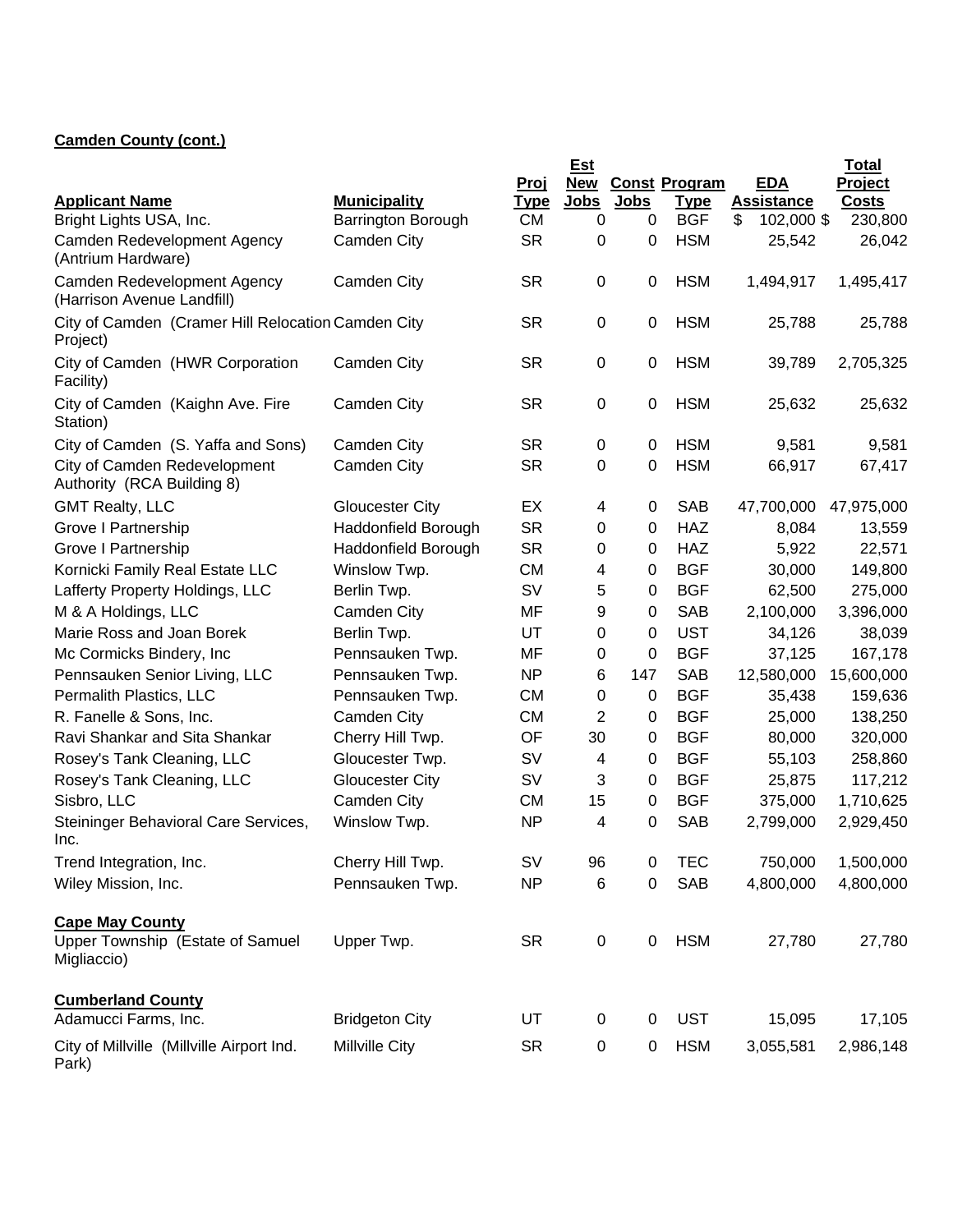## **Cumberland County (cont.)**

|                                                                        |                                        |             | <b>Est</b>     |             |                          |                       | <b>Total</b>            |
|------------------------------------------------------------------------|----------------------------------------|-------------|----------------|-------------|--------------------------|-----------------------|-------------------------|
|                                                                        |                                        | <u>Proj</u> | New            |             | <b>Const Program</b>     | <b>EDA</b>            | Project                 |
| <b>Applicant Name</b>                                                  | <b>Municipality</b>                    | <b>Type</b> | <b>Jobs</b>    | <b>Jobs</b> | <b>Type</b>              | <b>Assistance</b>     | <b>Costs</b>            |
| Delaware Bay Marine Supply Co.<br><b>Eccleston Associates</b>          | Maurice River Twp.                     | UT<br>SV    | 0              | 0           | <b>UST</b><br><b>BGF</b> | \$<br>2,008 \$        | 2,709                   |
| Goodmill, LLC                                                          | <b>Vineland City</b><br>Millville City | <b>RT</b>   | 10<br>1,000    | 1<br>1,394  | <b>NMT</b>               | 500,000<br>22,500,000 | 2,018,750<br>73,377,000 |
| J & N Associates                                                       | <b>Vineland City</b>                   | <b>SR</b>   | 0              | 0           | <b>HAZ</b>               | 27,789                | 56,077                  |
| Leonard Wallace and Patricia Wallace                                   | <b>Vineland City</b>                   | <b>SR</b>   | 0              | 0           | <b>HAZ</b>               | 19,663                | 73,788                  |
| <b>Leonard Wallace and Patricia Wallace</b>                            | <b>Vineland City</b>                   | <b>SR</b>   | 0              | 0           | <b>HAZ</b>               | 19,663                | 73,788                  |
| Robert A. Conner                                                       | Millville City                         | OF          | 3              | 0           | <b>SLP</b>               | 86,490                | 574,000                 |
| <b>Essex County</b>                                                    |                                        |             |                |             |                          |                       |                         |
| 331 Main Street Realty LLC                                             | West Orange Town                       | MF          | 6              | 0           | <b>SLP</b>               | 109,375               | 596,000                 |
| 656 South 21st Street SPB Limited<br>Liability Co. (or Nominee)        | Irvington Twp.                         | MF          | 10             | 0           | <b>LDF</b>               | 250,000               | 1,160,000               |
| Antonio Real Estate, LLC                                               | <b>Newark City</b>                     | MF          | 30             | 15          | <b>SAB</b>               | 2,700,000             | 3,910,000               |
| Archive Systems, Inc.                                                  | Fairfield Twp.                         | <b>TP</b>   | 28             | $\pmb{0}$   | <b>TEC</b>               | 1,000,000             | 1,010,500               |
| Arthur Beck Sr.                                                        | Irvington Twp.                         | UT          | 0              | 0           | <b>UST</b>               | 40,149                | 44,664                  |
| <b>Bloomfield College</b>                                              | <b>Bloomfield Town</b>                 | UT          | 0              | 0           | <b>UST</b>               | 122,715               | 135,987                 |
| Keystone Folding Box Company, Inc.                                     | <b>Newark City</b>                     | MF          | 4              | 0           | <b>SAB</b>               | 2,115,000             | 2,390,750               |
| One Montgomery Associates, LLC                                         | <b>Belleville Town</b>                 | <b>CM</b>   | 12             | 9           | <b>GTE</b>               | 292,500               | 1,438,000               |
| One Montgomery Associates, LLC                                         | <b>Belleville Town</b>                 | <b>CM</b>   | 12             | 0           | <b>LDF</b>               | 325,000               | 1,438,000               |
| Stirrup Metal Products Corp. and Stir-                                 | <b>Newark City</b>                     | MF          | 0              | 0           | <b>BGF</b>               | 182,500               | 735,813                 |
| Up, LLC                                                                |                                        |             |                |             |                          |                       |                         |
| Tony Pallet, Inc.                                                      | <b>Newark City</b>                     | MF          | 10             | 0           | <b>BGF</b>               | 48,236                | 312,548                 |
| Township of Bloomfield (Farrand Street Bloomfield Town<br>Parking Lot) |                                        | <b>SR</b>   | 0              | 0           | <b>HSM</b>               | 83,672                | 84,172                  |
| ULCO Realty, LLC and AMB<br>Enterprises, LLC                           | <b>Newark City</b>                     | MF          | 6              | 0           | <b>BGF</b>               | 250,000               | 780,000                 |
| Union Container Corp., Inc.                                            | <b>Newark City</b>                     | <b>SR</b>   | 0              | 0           | <b>HAZ</b>               | 26,232                | 50,579                  |
| Urovalve, Inc.                                                         | <b>Newark City</b>                     | <b>CM</b>   | 2              | 0           | <b>TEC</b>               | 100,000               | 100,000                 |
| Vanguard Direct, Inc.                                                  | Various                                | <b>MF</b>   | 103            | 13          | <b>SAB</b>               | 2,000,000             | 8,230,000               |
| Vanguard Direct, Inc.                                                  | Maplewood Twp.                         | <b>CM</b>   | 103            | 0           | <b>LDF</b>               | 500,000               | 8,230,000               |
| <b>Gloucester County</b>                                               |                                        |             |                |             |                          |                       |                         |
| Atlantic Utility Trailer Sales, Inc.                                   | West Deptford Twp.                     | RT          | 8              | 0           | <b>BGF</b>               | 220,000               | 1,104,233               |
| Chelten House Products, Inc.                                           | Logan Twp.                             | MF          | 14             | 30          | <b>SAB</b>               | 1,812,300             | 2,047,981               |
| RBD Property Management, LLC                                           | West Deptford Twp.                     | MF          | 13             | 3           | SAB                      | 714,000               | 927,500                 |
|                                                                        |                                        |             |                |             |                          |                       |                         |
| <b>Hudson County</b>                                                   |                                        |             |                |             |                          |                       |                         |
| City of Bayonne (Rt 440 Corridor E.<br>Redev Area)                     | <b>Bayonne City</b>                    | <b>SR</b>   | 0              | 0           | <b>HSM</b>               | 152,333 \$<br>\$      | 152,833                 |
| Laura Mody Holdings, Inc.                                              | Jersey City                            | MF          | 35             | 0           | LDF                      | 750,000               | 3,725,000               |
| Politi Realty, LLC and Stellar Building<br>Products, Inc.              | North Bergen Twp.                      | MF          | $\overline{7}$ | 3           | SAB                      | 905,000               | 1,154,500               |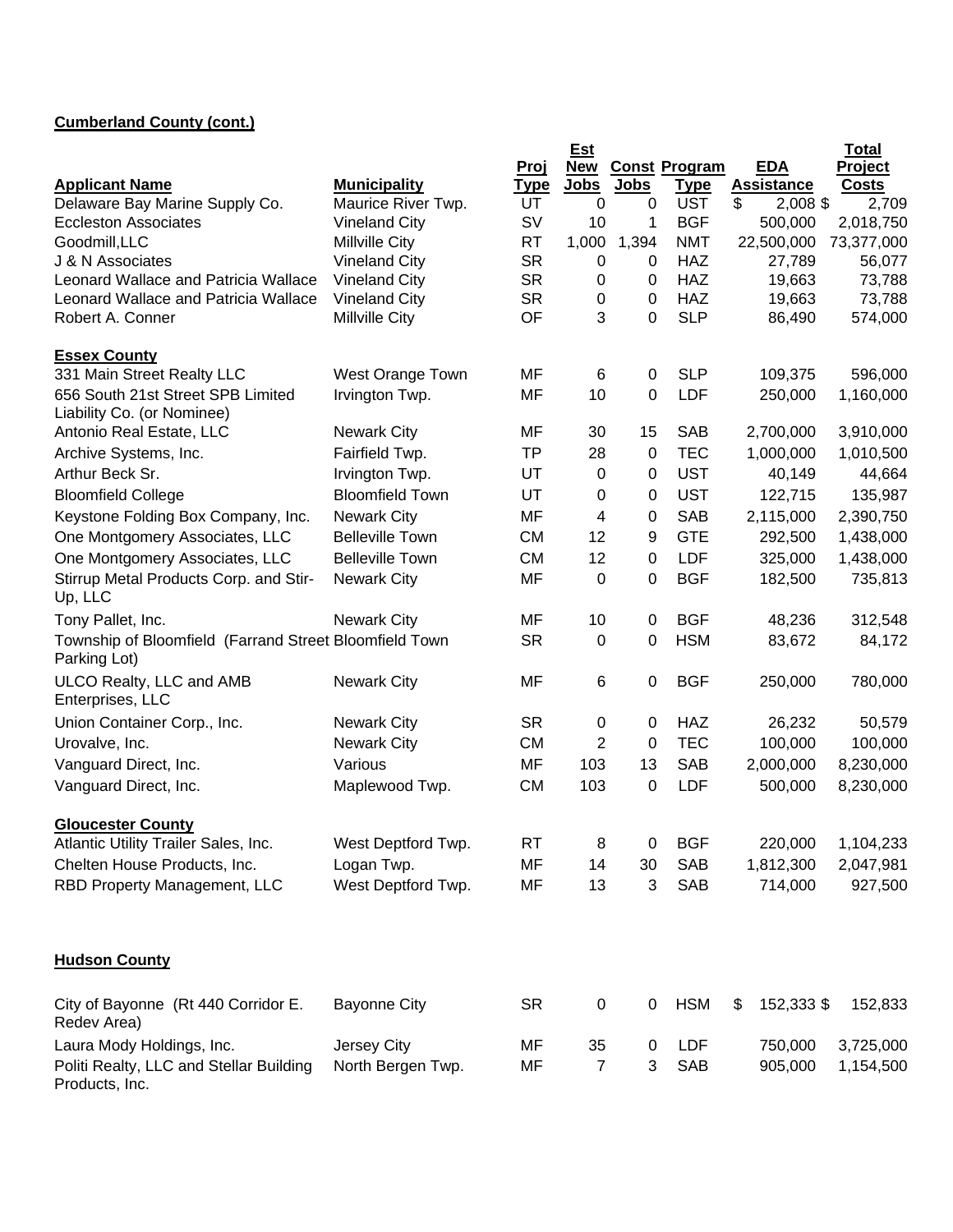## **Hudson County (cont.)**

|                                                                                             |                          | Proj        | <b>Est</b><br>New |             | <b>Const Program</b> | <b>EDA</b>              | <b>Total</b><br>Project |
|---------------------------------------------------------------------------------------------|--------------------------|-------------|-------------------|-------------|----------------------|-------------------------|-------------------------|
| <b>Applicant Name</b>                                                                       | <b>Municipality</b>      | <u>Type</u> | Jobs              | <u>Jobs</u> | <u>Type</u>          | <b>Assistance</b>       | <b>Costs</b>            |
| Politi Realty, LLC and Stellar Building<br>Products, Inc.                                   | North Bergen Twp.        | MF          | 7                 | 0           | <b>LDF</b>           | 125,000                 | 1,154,500               |
| Snecon, LLC and Ricetz Corp.                                                                | Jersey City              | <b>CM</b>   | $\overline{2}$    | 0           | <b>BGF</b>           | 95,625                  | 425,000                 |
| Saint Peter's College                                                                       | Jersey City              | UT          | 0                 | 0           | <b>UST</b>           | 334,655                 | 369,121                 |
| Steven Bognar                                                                               | Kearny Town              | UT          | 0                 | 0           | <b>UST</b>           | 54,382                  | 60,320                  |
| <b>Stevens Cooperative School</b>                                                           | Hoboken City             | <b>NP</b>   | 1                 | 0           | <b>SAB</b>           | 800,000                 | 800,000                 |
| <b>UBS Financial Services, Inc., UBS</b><br>Services USA LLC and UBS Fiduciary<br>Trust Co. | Weehawken Twp.           | <b>CM</b>   | 700               | 3,000       | <b>SFF</b>           | 107,181,210 157,181,210 |                         |
| <b>Hunterdon County</b>                                                                     |                          |             |                   |             |                      |                         |                         |
| Digital Arts Imaging, LLC                                                                   | Flemington Borough       | SV          | 3                 | 0           | <b>BGF</b>           | 33,749                  | 183,000                 |
| The Acorn Montessori School, Inc.                                                           | Clinton Twp.             | <b>NP</b>   | $\overline{2}$    | 0           | <b>SAB</b>           | 2,480,000               | 4,560,000               |
| <b>Mercer County</b>                                                                        |                          |             |                   |             |                      |                         |                         |
| Allies, Inc.                                                                                | Hamilton Twp.            | <b>NP</b>   | 5                 | 0           | <b>SAB</b>           | 1,750,000               | 1,775,750               |
| City of Trenton (Magic Marker Site)                                                         | <b>Trenton City</b>      | <b>SR</b>   | 0                 | 0           | <b>HSM</b>           | 54,950                  | 54,950                  |
| City of Trenton (Magic Marker Site)                                                         | <b>Trenton City</b>      | <b>SR</b>   | 0                 | 0           | <b>HSM</b>           | 2,522,651               | 2,523,151               |
| City of Trenton (Scarpatti Recycling)                                                       | <b>Trenton City</b>      | <b>SR</b>   | 0                 | 0           | <b>HSM</b>           | 65,994                  | 66,494                  |
| City of Trenton (Storcella Property)                                                        | <b>Trenton City</b>      | <b>SR</b>   | 0                 | 0           | <b>HSM</b>           | 73,132                  | 73,632                  |
| Jersey Precast Corp. or nominee                                                             | Hamilton Twp.            | MF          | 50                | 41          | <b>SAB</b>           | 5,750,000               | 9,750,000               |
| Matrix East Front Street Urban Renewal Trenton City<br>Associates                           |                          | OF          | 300               | 215         | <b>NMT</b>           | 5,300,000               | 12,819,907              |
| Sightlogix, Inc.                                                                            | Princeton Borough        | <b>RD</b>   | 19                | 0           | <b>TEC</b>           | 750,000                 | 1,500,000               |
| The Gracie Movie, LLC                                                                       | Princeton Borough        | SV          | 0                 | 0           | <b>FIA</b>           | 1,500,000               | 12,000,000              |
| The Gracie Movie, LLC                                                                       | Princeton Borough        | SV          | 0                 | 0           | <b>DIR</b>           | 500,000                 | 12,000,000              |
| Westside Plaza, LLC                                                                         | <b>Trenton City</b>      | <b>RT</b>   | 27                | 77          | <b>LDF</b>           | 1,000,000               | 4,610,000               |
| <b>Middlesex County</b>                                                                     |                          |             |                   |             |                      |                         |                         |
| Artmacher LLC                                                                               | New Brunswick City       | MF          | 10                | 0           | <b>LDF</b>           | 350,000                 | 5,085,300               |
| Central Sheet Metal Fabricators, Inc.                                                       | Middlesex Borough        | MF          | 0                 | 0           | <b>BGF</b>           | 117,000                 | 268,000                 |
| Extreme Performance Technology, LLC North Brunswick Twp.                                    |                          | MF          | $\overline{c}$    | 0           | <b>BGF</b>           | 275,000                 | 1,109,000               |
| <b>Fusion Fantasies, LLC</b>                                                                | South Plainfield Borough | MF          | 8                 | 8           | <b>SAB</b>           | 2,350,000               | 3,252,000               |
| JVTR Investments, LLC                                                                       | South Plainfield Borough | MF          | 15                | 27          | <b>SAB</b>           | 2,069,000               | 4,545,000               |
| Leopold L. Otway                                                                            | South Brunswick Twp.     | UT          | 0                 | 0           | <b>UST</b>           | 21,670                  | 24,337                  |
| Milltown Ford Avenue Redevelopment<br>Agency (Milltown Ford Ave. Redev.<br>Area)            | Milltown Borough         | <b>SR</b>   | 0                 | 0           | <b>HSM</b>           | 1,135,289               | 1,109,498               |
| Parkway-Kew Corporation                                                                     | North Brunswick Twp.     | MF          | 0                 | 0           | <b>BGF</b>           | 38,363                  | 153,000                 |
| Pro Tapes & Specialties, Inc.                                                               | Edison Twp.              | MF          | 5                 | 0           | <b>SLP</b>           | 115,986                 | 1,390,000               |
| Provid Pharmaceuticals, Inc.                                                                | New Brunswick City       | <b>RD</b>   | 45                | 0           | <b>TEC</b>           | 750,000                 | 1,500,000               |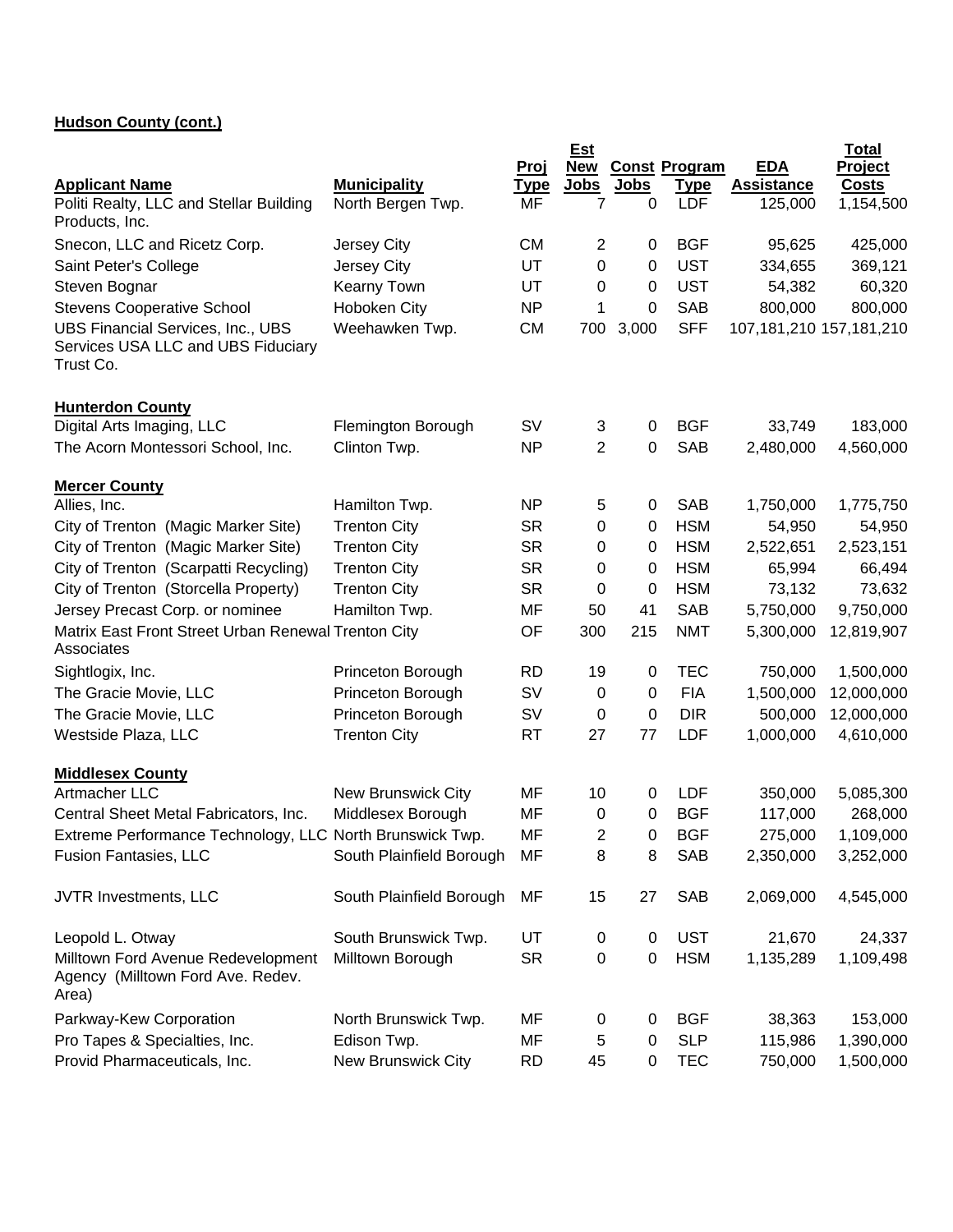## **Middlesex County (cont.)**

|                                                           |                             |             | <b>Est</b>     |             |                      |                           | <b>Total</b> |
|-----------------------------------------------------------|-----------------------------|-------------|----------------|-------------|----------------------|---------------------------|--------------|
|                                                           |                             | <u>Proj</u> | <b>New</b>     |             | <b>Const Program</b> | <b>EDA</b>                | Project      |
| <b>Applicant Name</b>                                     | <b>Municipality</b>         | <u>Type</u> | <b>Jobs</b>    | <b>Jobs</b> | <b>Type</b>          | <b>Assistance</b>         | <b>Costs</b> |
| Steel Fab Realty, LLC                                     | Edison Twp.                 | <b>CM</b>   | 193            | 83          | <b>NMT</b>           | \$10,000,000 \$20,445,000 |              |
| The Eichert Family, LLC                                   | <b>New Brunswick</b>        | <b>CM</b>   | 5              | 0           | <b>SLP</b>           | 475,000                   | 1,901,250    |
| <b>Monmouth County</b>                                    |                             |             |                |             |                      |                           |              |
| 5011 Circle Associates, LLC                               | Farmingdale Borough         | <b>RT</b>   | 6              | 0           | <b>SLP</b>           | 872,888                   | 2,407,000    |
| 926 Bangs, LLC                                            | <b>Asbury Park City</b>     | <b>CM</b>   | 8              | 0           | <b>SLP</b>           | 125,000                   | 791,500      |
| Calbert H. Warrick                                        | Neptune Twp.                | <b>SR</b>   | 0              | 0           | <b>HAZ</b>           | 19,507                    | 78,526       |
| EWC Controls, Inc. and EWC, Inc.                          | Englishtown Borough         | <b>MF</b>   | 10             | 0           | <b>BGF</b>           | 168,750                   | 927,188      |
| Estate of Charles E. Cortelyou                            | Oceanport Borough           | <b>SR</b>   | $\mathbf 0$    | 0           | <b>HAZ</b>           | 17,025                    | 33,002       |
| Jersey Shore CPL, Inc.                                    | Freehold Borough            | MF          | 15             | 0           | <b>BGF</b>           | 285,000                   | 1,281,075    |
| Long Branch Realty Co.                                    | Long Branch City            | <b>SR</b>   | 0              | 0           | <b>HAZ</b>           | 45,135                    | 86,666       |
| Long Branch Realty Co.                                    | Long Branch City            | <b>SR</b>   | 0              | 0           | <b>HAZ</b>           | 12,959                    | 48,801       |
| Monmouth Council, Boy Scouts of<br>America                | Multiple                    | <b>NP</b>   | 2              | 0           | <b>SAB</b>           | 624,026                   | 1,100,000    |
| Nap of Howell, Inc.                                       | Freehold Borough            | UT          | 0              | 0           | <b>UST</b>           | 48,296                    | 53,626       |
| Ranch Networks, Inc.                                      | Marlboro Twp.               | <b>TC</b>   | 26             | 0           | <b>TEC</b>           | 1,000,000                 | 2,000,000    |
| The Presidential Condominium                              | <b>Asbury Park City</b>     | UT          | $\mathbf 0$    | 0           | <b>UST</b>           | 310,375                   | 341,913      |
| Association                                               |                             |             |                |             |                      |                           |              |
| <b>Morris County</b>                                      |                             |             |                |             |                      |                           |              |
| Family Intervention Services, Inc.                        | Denville Twp.               | <b>NP</b>   | $\overline{2}$ | 0           | <b>SAB</b>           | 1,200,000                 | 1,765,000    |
| Ginolfi Enterprises, Inc., t/a Al's Sunoco Jefferson Twp. |                             | UT          | $\Omega$       | 0           | <b>UST</b>           | 41,203                    | 45,823       |
| Joseph Morodan                                            | Dover Town                  | UT          | 0              | 0           | <b>UST</b>           | 32,110                    | 35,821       |
| Multi-Fab Sales & Service, Inc.                           | Mine Hill Twp.              | MF          | 15             | 15          | <b>SAB</b>           | 3,355,000                 | 5,460,000    |
| Ness, Inc.                                                | Chatham Twp.                | UT          | 0              | 0           | <b>UST</b>           | 34,577                    | 38,535       |
| Paddock Realty, LLC                                       | Rockaway Twp.               | MF          | 15             | 21          | <b>SAB</b>           | 3,900,000                 | 5,110,000    |
| <b>The Calais School</b>                                  | Hanover Twp.                | <b>NP</b>   | $\overline{5}$ | 123         | <b>SAB</b>           | 5,300,000                 | 5,497,714    |
| The Morris Museum, Inc.                                   | Morristown Town             | NP          | 6              | 240         | <b>SAB</b>           | 10,000,000                | 11,572,500   |
| Township of Morris (Former Pecar<br>Mobil Site)           | Morris Twp.                 | <b>SR</b>   | $\mathbf 0$    | 0           | <b>HSM</b>           | 17,770                    | 17,770       |
|                                                           |                             |             |                |             |                      |                           |              |
| <b>Ocean County</b><br>Marlin Construction Services, Inc. | Jackson Twp.                | <b>CT</b>   | 10             | $\pmb{0}$   | <b>BGF</b>           | 25,000                    | 116,875      |
| Norkus Enterprises, Inc.                                  | Point Pleasant Beach        | <b>SR</b>   | $\mathbf 0$    | $\pmb{0}$   | <b>HAZ</b>           | 40,213                    | 77,271       |
|                                                           | Borough                     |             |                |             |                      |                           |              |
| Robert E. Caswell, Sr.                                    | Barnegat Twp.               | UT          | $\pmb{0}$      | $\pmb{0}$   | <b>UST</b>           | 72,113                    | 79,824       |
| <b>Passaic County</b>                                     |                             |             |                |             |                      |                           |              |
| 4M Holdings, LLC                                          | Paterson City               | MF          | 4              | 5           | LDF                  | 850,000                   | 1,882,000    |
| Accurate Box Company, Inc.                                | Paterson City               | MF          | 3              | $\pmb{0}$   | <b>SAB</b>           | 5,835,000                 | 10,657,793   |
| B. F. Systems, Inc.                                       | Paterson City               | MF          | 6              | 0           | <b>BGF</b>           | 87,500                    | 353,437      |
| Charles Capaci and Elois Capaci                           | <b>Bloomingdale Borough</b> | <b>SR</b>   | 0              | $\pmb{0}$   | <b>HAZ</b>           | 50,436                    | 96,787       |
| Charles Capaci and Elois Capaci                           | Bloomingdale Borough        | <b>SR</b>   | $\mathbf 0$    | $\pmb{0}$   | <b>HAZ</b>           | 16,783                    | 63,054       |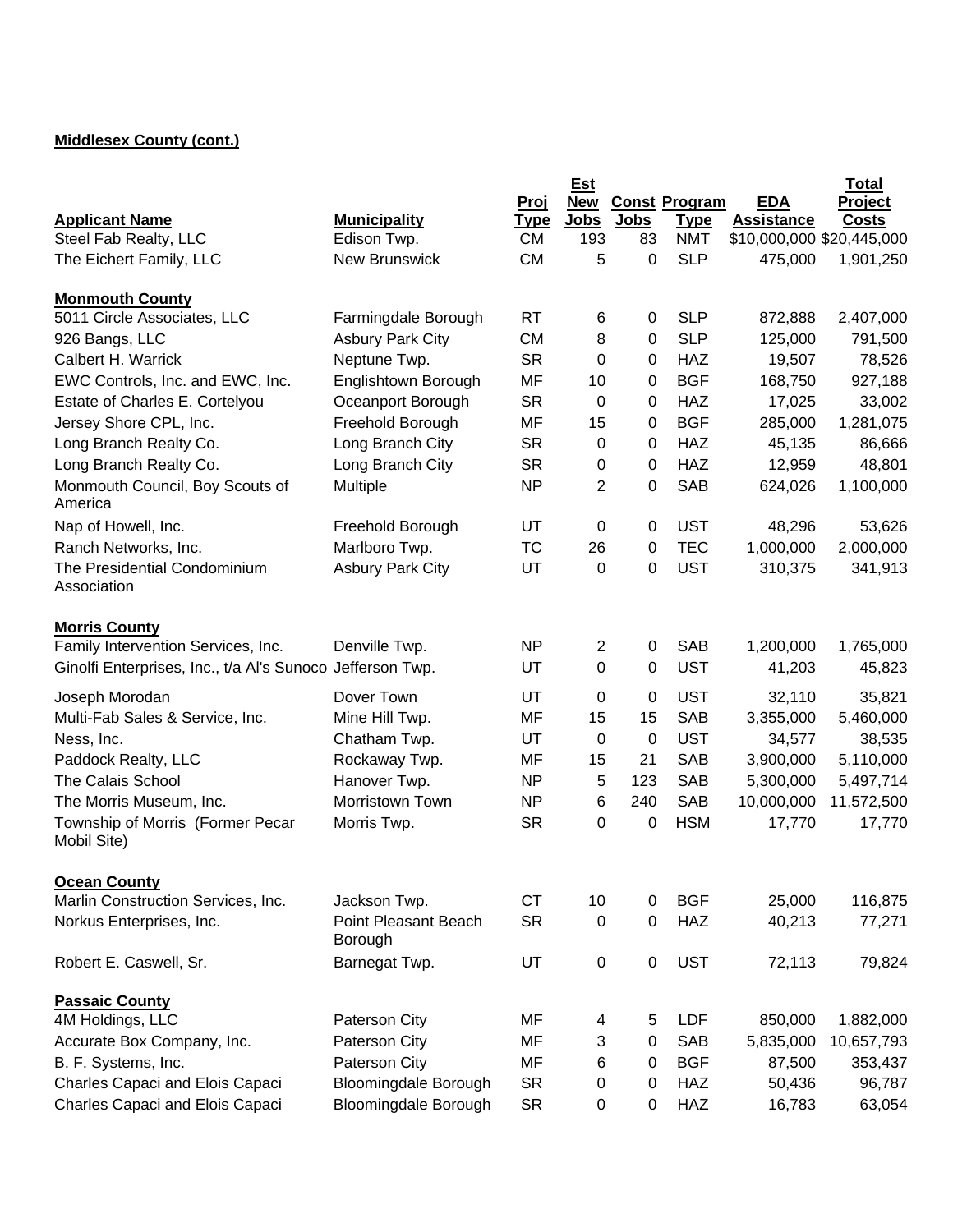## **Passaic County (cont.)**

|                                                                            |                                            |                          | Est              |                  |                           |                                       | <b>Total</b>            |
|----------------------------------------------------------------------------|--------------------------------------------|--------------------------|------------------|------------------|---------------------------|---------------------------------------|-------------------------|
|                                                                            |                                            | <u>Proj</u>              |                  |                  | <b>New Const Program</b>  | <b>EDA</b>                            | Project                 |
| <b>Applicant Name</b><br>City of Clifton (National Standard Co.)           | <b>Municipality</b><br><b>Clifton City</b> | <u>Type</u><br><b>SR</b> | <b>Jobs</b><br>0 | <b>Jobs</b><br>0 | <b>Type</b><br><b>HSM</b> | <b>Assistance</b><br>636,712 \$<br>\$ | <b>Costs</b><br>636,712 |
|                                                                            |                                            |                          |                  |                  |                           |                                       |                         |
| City of Paterson (Leader Dye and<br>Finishing)                             | Paterson City                              | <b>SR</b>                | 0                | 0                | <b>HSM</b>                | 109,331                               | 109,331                 |
| Le Fred Realty                                                             | Paterson City                              | UT                       | 0                | 0                | <b>UST</b>                | 18,982                                | 21,380                  |
| Milky Way Education Center, Inc.                                           | Paterson City                              | <b>NP</b>                | 25               | 0                | <b>SAB</b>                | 5,400,000                             | 5,400,000               |
| Passaic Hebrew Institute                                                   | Passaic City                               | <b>NP</b>                | 36               | 0                | <b>SAB</b>                | 6,150,000                             | 6,720,000               |
| Semel's Embroidery, Inc.                                                   | <b>Clifton City</b>                        | MF                       | 0                | 0                | <b>BGF</b>                | 82,500                                | 334,425                 |
| Skyline Servicenter, Inc.                                                  | Ringwood Borough                           | UT                       | 0                | 0                | <b>UST</b>                | 43,615                                | 48,477                  |
| <b>Toledo's Livery Service</b>                                             | Paterson City                              | UT                       | 0                | $\pmb{0}$        | <b>UST</b>                | 73,335                                | 81,169                  |
| <b>Salem County</b>                                                        |                                            |                          |                  |                  |                           |                                       |                         |
| CST Products, LLC & Perkintown Road Oldmans Twp.<br>Assoc., LLC            |                                            | MF                       | 20               | 55               | <b>SAB</b>                | 9,000,000                             | 9,116,000               |
| Penns Grove Borough (125 Tyrone St.) Penns Grove Borough                   |                                            | <b>SR</b>                | 0                | 0                | <b>HSM</b>                | 10,770                                | 10,770                  |
| Penns Grove Redevelopment Agency                                           | Penns Grove Borough                        | GF                       | 280              | 36               | 108                       | 2,110,000                             | 3,075,000               |
| Scott's Auto, LLC                                                          | Upper Penns Neck Twp.                      | UT                       | 0                | 0                | <b>UST</b>                | 64,083                                | 70,991                  |
| <b>Somerset County</b>                                                     |                                            |                          |                  |                  |                           |                                       |                         |
| Borough of Somerville (Various Sites)<br>Borough of Somerville (Somerville | Somerville Borough<br>Somerville Borough   | <b>SR</b><br><b>SR</b>   | 0<br>0           | 0<br>0           | <b>HSM</b><br><b>HSM</b>  | 11,500<br>297,045                     | 11,500<br>297,545       |
| Landfill)                                                                  |                                            |                          |                  |                  |                           |                                       |                         |
| Borough of South Bound Brook (GAF<br>Corp. Main Plant)                     | South Bound Brook<br>Borough               | <b>SR</b>                | $\mathbf 0$      | 0                | <b>HSM</b>                | 33,228                                | 33,228                  |
| Juvent, Inc.                                                               | Franklin Twp.                              | MF                       | 10               | 0                | <b>TEC</b>                | 1,000,000                             | 1,000,000               |
| Somerset Community Action Program,<br>Inc.                                 | Franklin Twp.                              | <b>NP</b>                | 24               | 0                | <b>SAB</b>                | 4,100,000                             | 4,182,000               |
| The Rock Brook School, Inc.                                                | Montgomery Twp.                            | <b>NP</b>                | 3                | 37               | <b>SAB</b>                | 1,315,000                             | 1,434,200               |
| <b>Union County</b>                                                        |                                            |                          |                  |                  |                           |                                       |                         |
| Joan Verkerke                                                              | Hardyston Twp.                             | <b>SR</b>                | 0                | 0                | <b>HAZ</b>                | 7,411                                 | 14,397                  |
| Bielen Properties, LLC                                                     | <b>Elizabeth City</b>                      | MF                       | 4                | 0                | <b>SLP</b>                | 625,000                               | 1,448,900               |
| <b>Bush Properties, LLC</b>                                                | Roselle Borough                            | <b>TP</b>                | 22               | 0                | <b>BGF</b>                | 137,500                               | 554,688                 |
| Dilmax, LLC                                                                | <b>Rahway City</b>                         | MF                       | 9                | 9                | SAB                       | 1,326,000                             | 1,667,725               |
| Exothermic Molding, Inc.                                                   | Kenilworth Borough                         | MF                       | 5                | 0                | <b>BGF</b>                | 29,856                                | 136,000                 |
| G. Cotter Enterprises, Inc.                                                | Springfield Twp.                           | MF                       | 0                | 0                | <b>BGF</b>                | 44,750                                | 201,500                 |
| Jezek Tool & Machine Company, LLC                                          | <b>Elizabeth City</b>                      | MF                       | 0                | 0                | <b>BGF</b>                | 137,500                               | 450,000                 |
| Jezek Tool & Machine Company, LLC                                          | <b>Elizabeth City</b>                      | MF                       | 0                | 0                | <b>BGF</b>                | 63,750                                | 250,000                 |
| People For Animals, Inc.                                                   | Hillside Twp.                              | <b>NP</b>                | 1                | 0                | LDF                       | 125,000                               | 620,000                 |
| Research & Mfg. Corp. of America                                           | Linden City                                | MF                       | 14               | 12               | SAB                       | 3,685,000                             | 5,229,000               |
| Rosa Joao                                                                  | Elizabeth City                             | UT                       | 0                | 0                | <b>UST</b>                | 77,494                                | 85,743                  |
| Solowill Enterprises, Inc.                                                 | Union Twp.                                 | UT                       | 0                | 0                | <b>UST</b>                | 36,919                                | 41,111                  |
| Steel Brite Polishing Corp., Joseph<br>Anfuso Jr. and Elaine Scala         | <b>Elizabeth City</b>                      | <b>SR</b>                | 0                | 0                | <b>HAZ</b>                | 165,084                               | 167,235                 |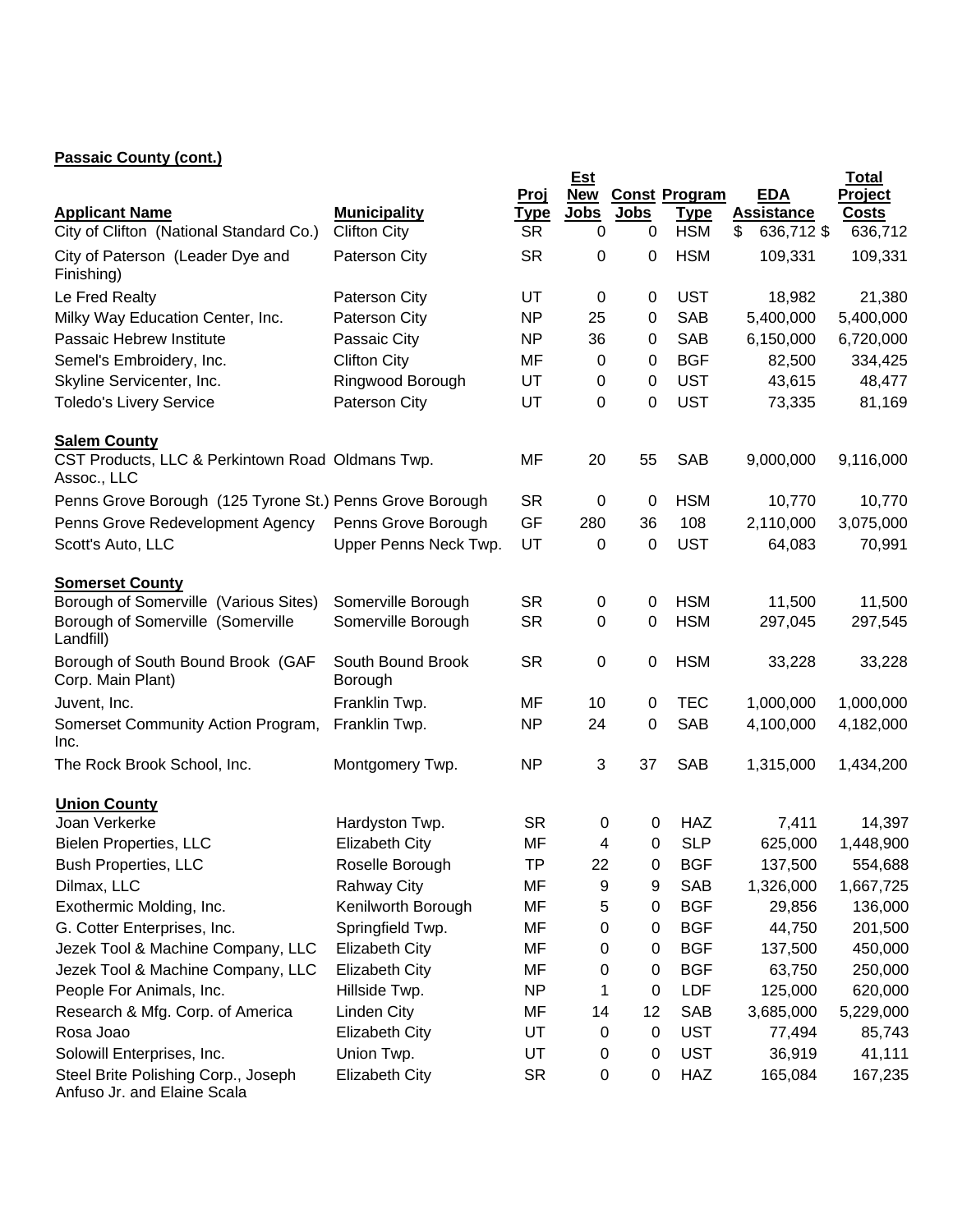#### **Union County (cont.)**

|                                                                   |                     |             | <b>Est</b>  |          |                      |                   | <b>Total</b>   |
|-------------------------------------------------------------------|---------------------|-------------|-------------|----------|----------------------|-------------------|----------------|
|                                                                   |                     | Proj        | <b>New</b>  |          | <b>Const Program</b> | <b>EDA</b>        | <b>Project</b> |
| <b>Applicant Name</b>                                             | <b>Municipality</b> | <u>Type</u> | <b>Jobs</b> | Jobs     | <u>Type</u>          | <b>Assistance</b> | <b>Costs</b>   |
| UBP Leasing, LLC and Union Beverage Hillside Twp.<br>Packers, LLC |                     | MF          | 27          | 0        | <b>LDF</b>           | $$1,025,000$ \$   | 4,200,000      |
| Vogel Bus Company, Inc.                                           | Roselle Borough     | СM          | 12          | 0        | <b>BGF</b>           | 99,563            | 446,239        |
| <b>Various</b>                                                    |                     |             |             |          |                      |                   |                |
| <b>ACCION New York, Inc.</b>                                      | Various             | <b>NP</b>   | 0           | 0        | <b>CED</b>           | 500,000           | 500,000        |
| Nonprofit Finance Fund                                            | Various             | <b>NP</b>   | $\Omega$    | $\Omega$ | <b>CED</b>           | 500,000           | 503,000        |
| South Jersey Gas Co.                                              | Various             | EX          | 0           | 93       | <b>SAB</b>           | 25,000,000        | 51,083,000     |
| The Young Men's Christian Association<br>of Camden County         | Various             | <b>NP</b>   | 14          | 23       | <b>SAB</b>           | 1,450,000         | 2,082,000      |
| <b>Warren County</b>                                              |                     |             |             |          |                      |                   |                |
| Abilities of Northwest Jersey, Inc.                               | Washington Twp.     | <b>NP</b>   | 15          | $\Omega$ | <b>BGF</b>           | 190,750           | 1,020,582      |
| <b>Estate of Anthony Piperata</b>                                 | Phillipsburg Town   | <b>SR</b>   | 0           | 0        | <b>HAZ</b>           | 109,135           | 208,848        |

### **Project Type Key:** Program Type Key

- **CM Commercial BGF NJ Business Growth Fund**
- 
- **EX** Exempt Public Facility **DIR** Direct Loan **GF** Government Facility **FIA** Film Industr
- 
- **MF Manufacturing GTE Guarantee**
- 
- 
- 
- 
- 
- 
- 
- 
- 
- 
- 
- **CT Construction Trade CED Fund for Community Economic Development** 
	-
	- FIA Film Industry Assistance
	-
- **NP Not-for-Profit HAZ Hazardous Discharge Site Remediation Private**
- **OF Office Facility HSM Hazardous Discharge Site Remediation Municipal**
- **RD Research & Development LDF Local Development Financing Fund**
- **RT Retail NMT New Markets Tax Credit**
- **SR Site Remediation SAB Stand Alone Bond**
- **SV Services SFF Structured Financing Program**
- **TC Technology SLP Statewide Loan Pool for Business** 
	-
- **TP Transportation**<br> **TEC Edison Innovation Fund<br>
UT Underground Storage Tank<br>
UST Underground Storage Tank UST – Underground Storage Tank - Private**
- **WS Wholesale 108 Section 108 Program**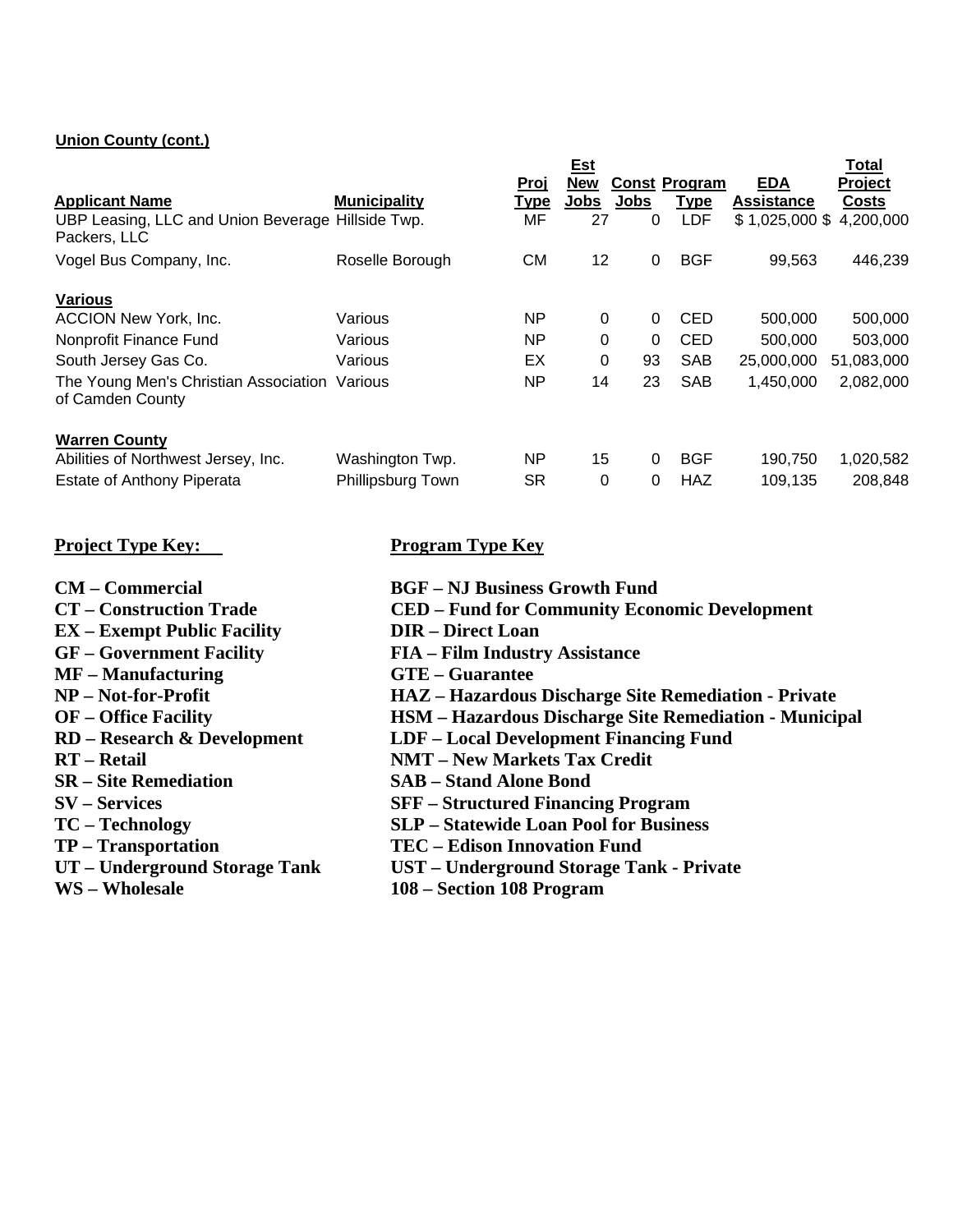# **2006 Executed Business Employment Incentive Program Grants**

| <b>Company Name</b>                                  | Award<br>Pct | Grant<br><u>Term</u> | Est. New<br><u>Jobs</u> | <b>Est Grant</b><br><u>Total</u> | Project<br><b>Costs</b> | <b>Project Location</b>                  |
|------------------------------------------------------|--------------|----------------------|-------------------------|----------------------------------|-------------------------|------------------------------------------|
| Adams Respiratory Therapeutics, Inc.                 | 35           | 8                    | 30 <sup>6</sup>         | 310,254\$                        |                         | 3,400,000 Chester Boro, Morris           |
| Advanced Drainage Systems, Inc.                      | 55           | 10                   | 60                      | 198,000                          |                         | 9,300,000 Logan Twp., Gloucester         |
| Alpine Trading Company, Inc.                         | 40           | 10                   | 70                      | 97,440                           |                         | 1,909,000 Englewood City, Bergen         |
| American Home Assurance Company<br>and Affiliates    | 80           | 10                   | 300                     | 4,669,200                        |                         | 10,000,000 Jersey City, Hudson           |
| Appliedinfo Partners, Inc.                           | 60           | 10                   | 25                      | 258,899                          |                         | 4,550,000 Franklin Twp., Somerset        |
| Associated/ACC International, Ltd.                   | 45           | 10                   | 31                      | 179,587                          |                         | 165,000 Kenilworth Boro, Union           |
| Audible, Inc.                                        | 60           | 5                    | 60                      | 286,650                          |                         | 300,000 Wayne Twp., Passaic              |
| AuthentiDate Holding Corp.                           | 70           | 10                   | 59                      | 1,271,524                        |                         | 600,000 Berkeley Heights Twp.,<br>Union  |
| Benjamin Moore & Co.                                 | 65           | 10                   | 139                     | 2,498,108                        |                         | 33,350,000 Montvale Boro, Bergen         |
| Berlex, Inc.                                         | 65           | 10                   | 250                     | 8,941,563                        |                         | 3,130,000 Wayne Twp., Passaic            |
| <b>Butterfly Press, LLC</b>                          | 50           | 10                   | 56                      | 196,059                          |                         | 6,050,000 Moonachie Borough, Bergen      |
| Cadbury Adams USA LLC                                | 60           | 10                   | 85                      | 510,825                          |                         | 6,300,000 Parsippany-Troy Hills, Morris  |
| Carl F. Ewig, Inc.                                   | 80           | $\overline{7}$       | 40                      | 374,461                          |                         | 3,660,000 Elizabeth City, Union          |
| Chem Fleur, Inc.                                     | 80           | 10                   | 90                      | 705,870                          |                         | 63,000,000 Newark, Essex                 |
| Chugai Pharma USA                                    | 70           | 10                   | 50                      | 582,225                          |                         | 1,000,000 Bedminster Twp., Somerset      |
| Citco Fund Services (USA), Inc.;                     | 80           | 10                   |                         | 244 12,200,000                   |                         | 1,500,000 Jersey City, Hudson            |
| Citigroup Global Markets, Inc. and<br>Citibank, N.A. | 80           | 10                   |                         | 1,200 37,104,000                 |                         | 79,000,000 Jersey City, Hudson           |
| ClinPhone, Inc.                                      | 55           | 10                   | 108                     | 685,125                          |                         | 1,405,000 East Windsor Twp., Mercer      |
| CommonHealth, LLC                                    | 75           | 10                   | 71                      | 1,302,495                        |                         | 21,800,000 Parsippany-Troy Hills, Morris |
| Conopco, Inc. and Unilever United<br>States, Inc.    | 65           | 10                   |                         | 450 11,305,125                   |                         | 59,000,000 Englewood Cliffs, Bergen      |
| DOV Pharmaceutical, Inc.                             | 70           | 10                   | 105                     | 2,906,085                        |                         | 20,000,000 Franklin Twp., Somerset       |
| Daiichi Pharmaceutical Corp.                         | 65           | 10                   | 76                      | 1,330,304                        |                         | 76,000,000 Madison Boro, Morris          |
| <b>Dendreon Corporation</b>                          | 60           | 10                   | 150                     | 579,990                          |                         | 22,000,000 Lyndhurst Twp., Bergen        |
| Dietz and Watson, Inc.                               | 80           | 10                   | 100                     | 175,500                          |                         | 20,000,000 Various, Burlington           |
| DuBell Lumber Co.                                    | 80           | 10                   | 80                      | 504,320                          |                         | 4,415,800 Millville City, Cumberland     |
| <b>EduNeering Holdings Inc.</b>                      | 50           | 7                    | 11                      | 171,089                          |                         | 425,000 Princeton Boro, Mercer           |
| Eisai, Inc. and Eisai Corp. of North<br>America      | 60           | 10                   | 50                      | 1,203,750                        |                         | 30,000,000 Woodcliff Lake Boro, Bergen   |
| Enterprise Press, Inc.                               | 65           | 10                   | 44                      | 389,053                          |                         | 4,150,000 Englewood City, Bergen         |
| Eurofins Product Safety Labs, Inc.                   | 65           | 10                   | 25                      | 154,375                          |                         | 2,750,000 South Brunswick, Middlesex     |
| ExxonMobil Research and<br>Engineering Co.           | 80           | 10                   | 140                     | 5,139,428                        |                         | 36,000,000 Clinton Town, Hunterdon       |
| Franklin Credit Management Corp.                     | 80           | 6                    | 110                     | 639,256                          |                         | 12,984,000 Jersey City, Hudson           |
| Freedom Healthcare, LLC                              | 80           | 10                   | 25                      | 78,400                           |                         | 300,000 Union City, Hudson               |
| GMP Manufacturing Company, Inc.                      | 75           | 10                   | 60                      | 32,725                           |                         | 763,020 Bridgeton City, Cumberland       |
| Gain Capital Group, LLC                              | 50           | 10                   | 26                      | 164,200                          |                         | 900,000 Bedminster Twp., Somerset        |
| Gestalt, LLC                                         | 80           | 10                   | 60                      | 1,477,920                        |                         | 400,000 Camden City, Camden              |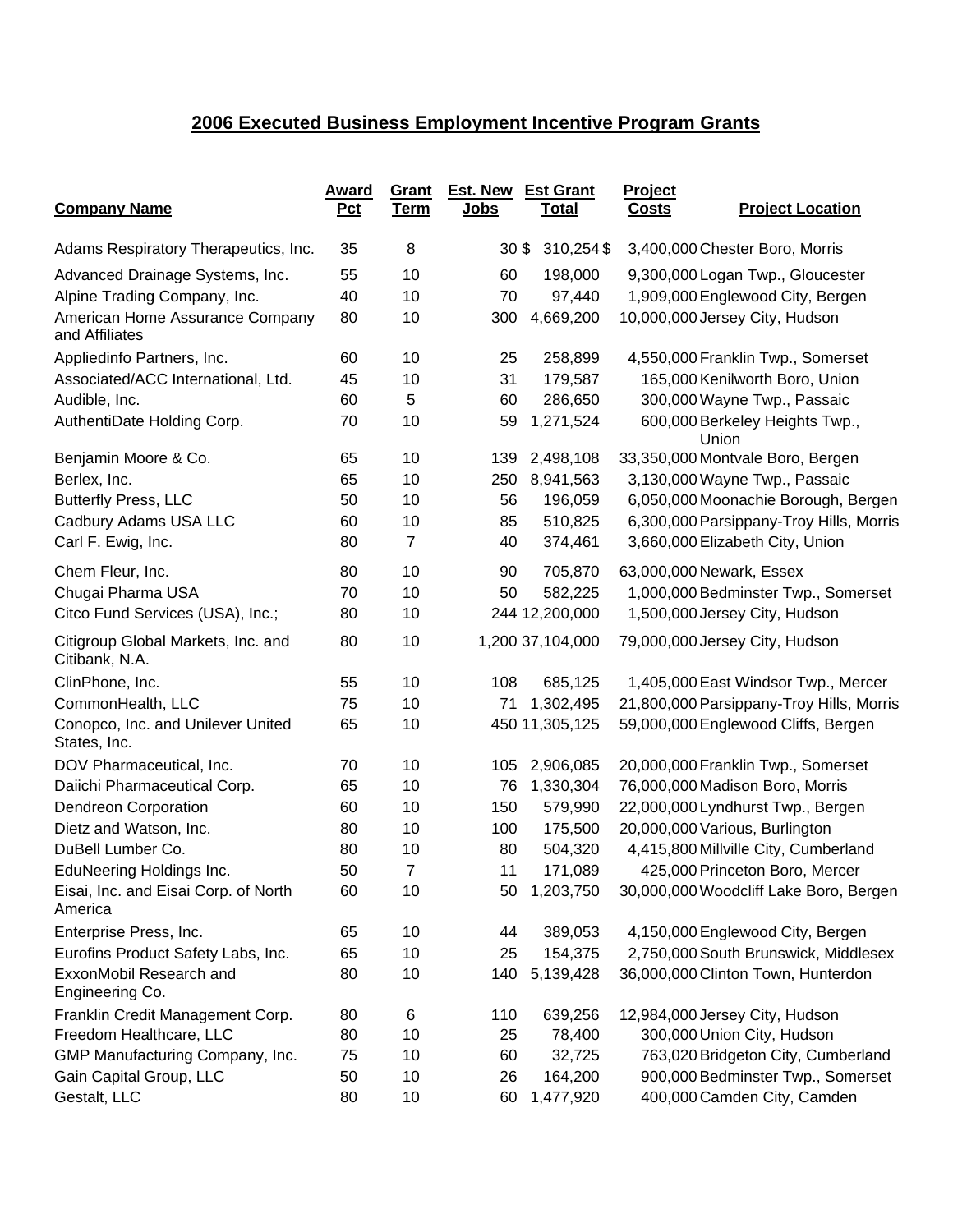| Howmedica Osteonics Corp.                               | 70 | 10 | 260 | 3,540,810 | 39,913,000 Mahwah Twp., Bergen                                             |
|---------------------------------------------------------|----|----|-----|-----------|----------------------------------------------------------------------------|
| <b>IXIS North America</b>                               | 80 | 10 | 150 | 2,868,600 | 15,350,000 Jersey City, Hudson                                             |
| <b>Independence Press</b><br>Inc./Independence Web, LLC | 45 | 10 | 53  | 263,319   | 2,080,000 W. Deptford Twp.,<br>Gloucester                                  |
| Infosys Technologies Ltd.                               | 75 | 10 | 135 | 1,612,406 | 820,000 Bridgewater Twp., Somerset                                         |
| KPMG, LLP                                               | 65 | 10 | 200 | 3,747,250 | 46,200,000 Woodcliff Lake Boro, Bergen                                     |
| King Pharmaceuticals, Inc.                              | 75 | 10 | 91  | 8,253,750 | 5,900,000 Bridgewater Twp., Somerset                                       |
| Kirusa Inc.                                             | 75 | 10 | 41  | 475,395   | 30,000 New Providence Boro, Union                                          |
| Lakewood Pathology Associates, Inc.                     | 65 | 7  | 25  | 82,377    | 3,000,000 Lakewood Twp., Ocean                                             |
| Last Mile Connections, Inc.                             | 80 | 7  | 60  | 645,568   | 70,000 Jersey City, Hudson                                                 |
| Linguagen Corp.                                         | 60 | 10 | 36  | 441,018   | 4,251,000 Ewing Twp., Mercer                                               |
| LiveProcess Corp.                                       | 70 | 10 | 25  | 177,844   | 561,000 Verona Borough, Essex                                              |
| M. Fortunoff of Westbury LLC                            | 80 | 10 | 75  | 264,375   | 100,000 Jersey City, Hudson                                                |
| MD-X Solutions, Inc.                                    | 60 | 10 | 150 | 567,000   | 2,250,000 Mahwah Twp., Bergen                                              |
| Magnolia Broadband, Inc.                                | 45 | 10 | 24  | 218,124   | 730,000 Bedminster Twp., Somerset                                          |
| Marketing Technology Solutions, Inc.                    | 80 | 10 | 36  | 1,113,120 | 75,000 Jersey City, Hudson                                                 |
| Medlink Imaging, LLC                                    | 60 | 10 | 27  | 160,848   | 200,000 Teterboro Boro, Bergen                                             |
| MetLife Group Inc. and MetLife Bank,<br>NA.             | 65 | 10 | 400 | 4,270,365 | 36,000,000 Bridgewater Twp., Somerset                                      |
| Model Electronics Inc.                                  | 70 | 10 | 85  | 467,859   | 5,400,000 Upper Saddle River, Bergen                                       |
| NCG Energy Solutions, Inc.                              | 70 | 10 | 85  | 444,763   | 2,020,000 Perth Amboy City, Middlesex                                      |
| New Jersey Headwear Corp.                               | 80 | 10 | 25  | 48,000    | 250,000 Newark City, Essex                                                 |
| Northern Trust Company, The                             | 80 | 10 | 90  | 1,003,275 | 3,500,000 Jersey City, Hudson                                              |
| Novartis Pharmaceuticals Corp.                          | 70 | 10 | 250 | 5,822,250 | 60,000,000 East Hanover Twp. And<br>Florham Park Borough,<br><b>Morris</b> |
| Novo Nordisk, Inc.                                      | 80 | 10 | 170 | 3,311,000 | 8,700,000 N. Brunswick Twp.,<br>Middlesex                                  |
| Pharmasset, Inc.                                        | 80 | 10 | 65  | 1,736,864 | 11,005,000 Plainsboro Twp., Middlesex                                      |
| Polymer Molded Products, LLC                            | 60 | 8  | 37  | 81,580    | 500,000 Piscataway Twp., Middlesex                                         |
| Quaker Photo Service Co., Inc                           | 45 | 10 | 38  | 122,641   | 750,000 Moorestown Twp.,<br><b>Burlington</b>                              |
| Quest Diagnostics Inc.                                  | 55 | 10 | 108 | 636,471   | 16,500,000 Madison Boro, Morris                                            |
| RadPharm, Inc.                                          | 60 | 10 | 62  | 566,060   | 500,000 West Windsor Twp., Mercer                                          |
| Rajbhog Foods, Inc.                                     | 75 | 10 | 35  | 84,000    | 3,700,000 Jersey City, Hudson                                              |
| Revolution Health, LLC                                  | 80 | 10 | 40  | 935,981   | 40,000 Morristown Twp., Morris                                             |
| Rose Brand Wipers, Inc.                                 | 80 | 10 | 139 | 900,589   | 1,025,000 Secaucus Town, Hudson                                            |
| Sanofi-Aventis U.S., LLC and Sanofi-<br>Aventis U.S.    | 80 | 10 | 850 | 8,369,000 | 201,000 Bridgewater Twp., Somerset                                         |
| SmartShipper.com, Inc.                                  | 55 | 10 | 200 | 683,427   | 1,200,000 Piscataway Twp., Middlesex                                       |
| Star Soap/ Star Candle/ Prayer<br>Candle Co., LLC       | 70 | 10 | 225 | 499,500   | 499,500 Ridgefield Park Village,<br>Bergen                                 |
| Susquehanna Patriot Bank                                | 80 | 10 | 43  | 260,456   | 1,300,000 Camden City, Camden                                              |
| Sweet Lips Brownie Company, Inc.                        | 75 | 10 | 30  | 42,620    | 2,500,000 Hackensack City, Bergen                                          |
| TI Parsippany, Inc. and TI Shared<br>Services, Inc.     | 60 | 10 | 178 | 3,288,372 | 39,500,000 Parsippany-Troy Hills, Morris                                   |
| Telargo, Inc.                                           | 80 | 10 | 37  | 335,146   | 10,000,000 Jersey City, Hudson                                             |
| Thomas Colace Co., LLC                                  | 50 | 10 | 200 | 1,285,200 | 1,100,000 W. Deptford Twp.Gloucester                                       |
|                                                         |    |    |     |           |                                                                            |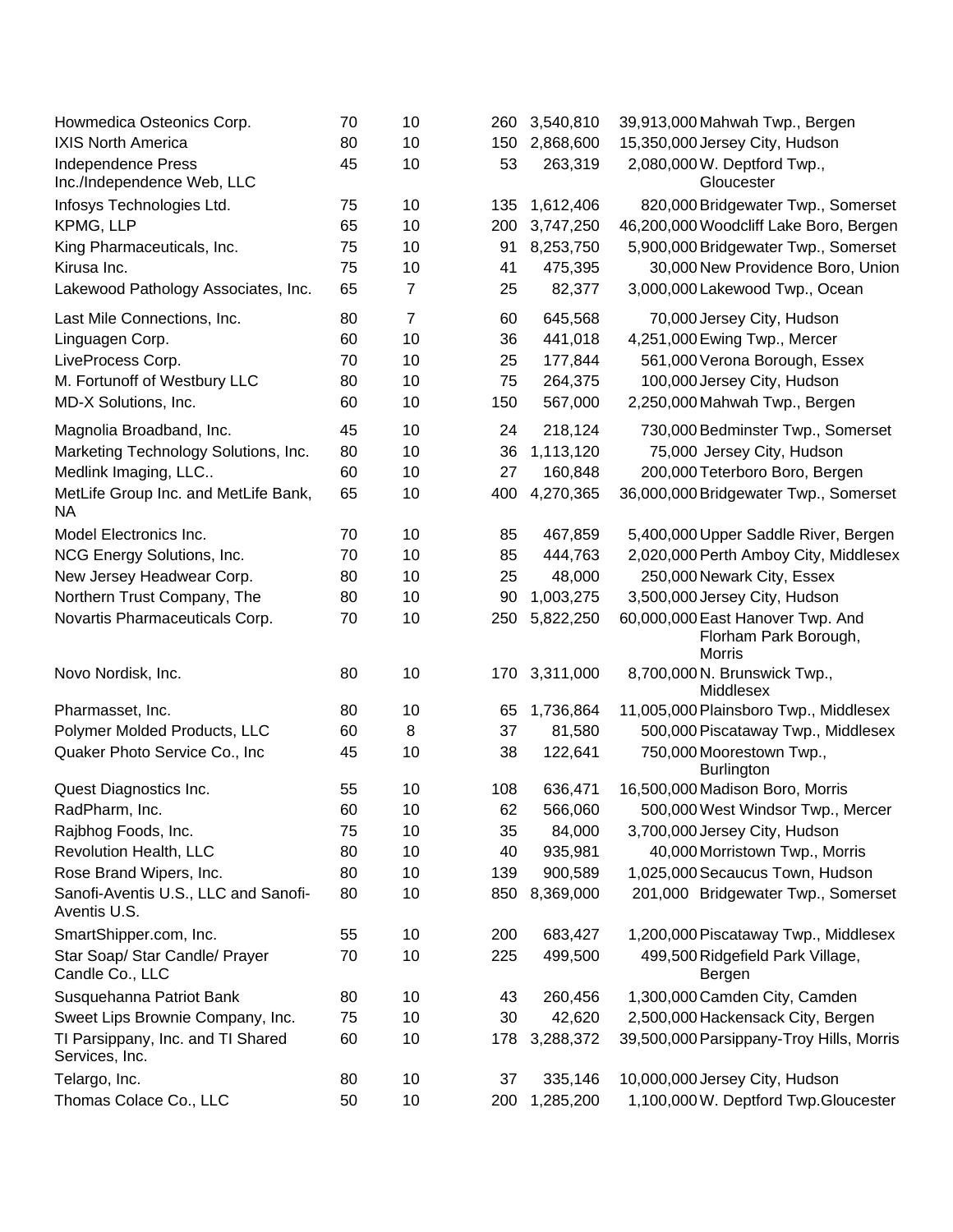| Tracy Evans, Ltd.             | 75 | 10 | 63    | 308.436       | 250,000 Bayonne City, Hudson       |
|-------------------------------|----|----|-------|---------------|------------------------------------|
| True Partners Consulting, LLC | 55 | 10 | 30    | 637,725       | 1,375,000 Roseland Boro, Essex     |
| Valera Pharmaceuticals, Inc.  | 60 | 10 | 20    | 86,295        | 3,000,000 Cranbury Twp., Middlesex |
| Vanguard Direct, Inc.         | 80 | 10 | 103   | 284,280       | 9,350,000 Irvington Twp., Essex    |
| Vonage Holdings Corp.         | 55 | 10 | 1.657 | 9,864,033     | 8,700,000 Holmdel Twp., Monmouth   |
| Wicked Fashions, Inc.         | 65 | 10 | 50    | 474,662       | 15,500,000 Fort Lee Boro, Bergen   |
| i-Flex Solutions Inc.         | 75 | 10 |       | 275 3,284,531 | 480,000 Edison Twp., Middlesex     |
| iBiquity Digital Corp.        | 55 | 10 | 22    | 360,649       | 350,000 Bernards Twp., Somerset    |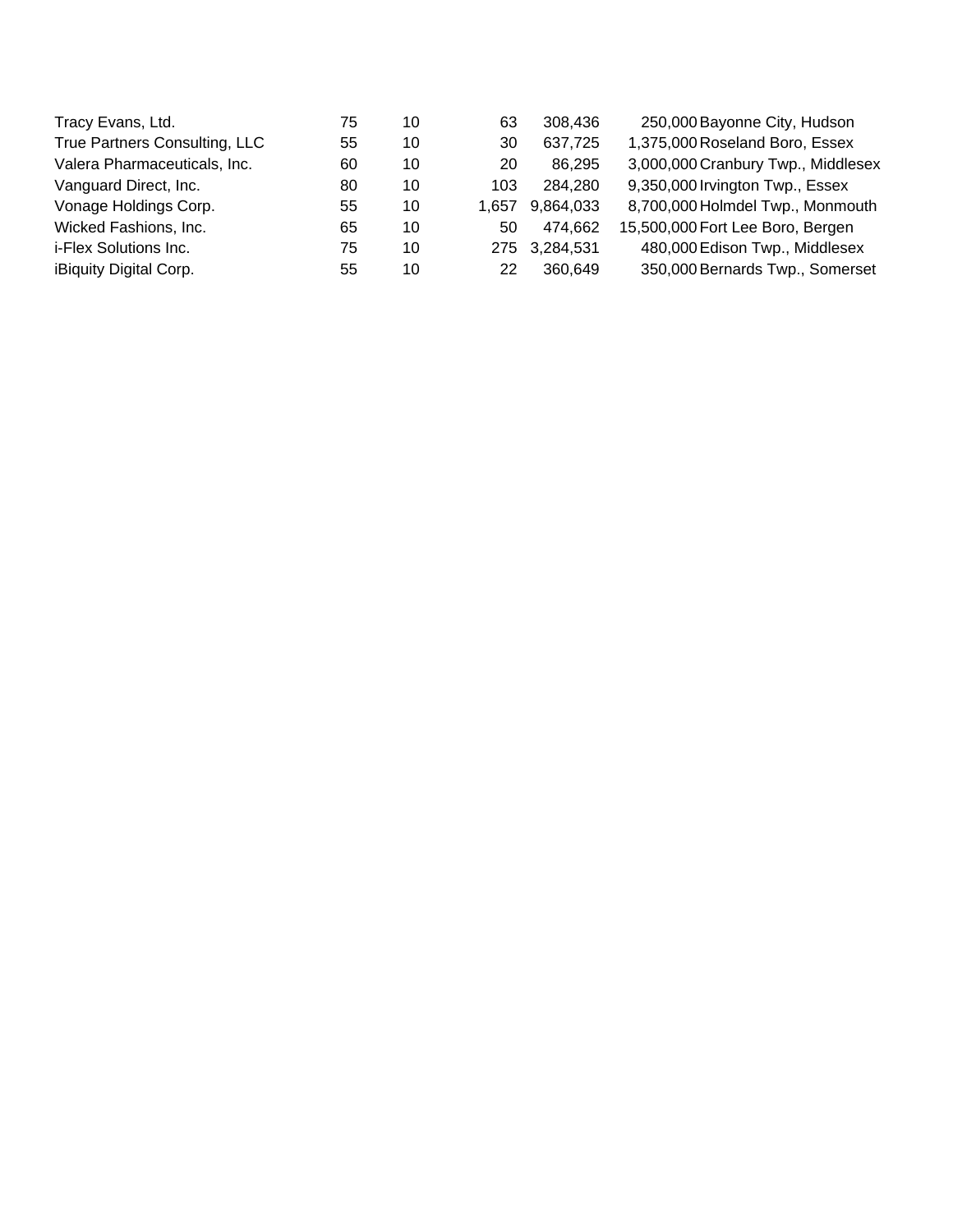## **Technology Business Tax Certificate Program 2006 Approved Sellers**

| <b>Business Name</b> | City |
|----------------------|------|
|                      |      |

### **Atlantic County**

Airtrax, Inc. **Blackwood** Immunogenetics, Inc. **Buena** Buena

#### **Bergen County**

Vyteris, Inc. **Fair Lawn** Everest Broadband Networks, Inc. The Contract of the Et. Lee GoAmerica Communications Corp. The Contract Hackensack Infocrossing, Inc. **Leonia** EI3 Corporation **Montvale** Memory Pharmaceuticals Corp. **Montrale** Montvale Tech Laboratories, Inc. North Haledon Elite Laboratories, Inc. Northvale NuVim, Inc. **Paramus** Tetragenex Pharmaceuticals **Park Ridge** Park Ridge Fifth Generation Computer Corp. The River Edge Elcom Technologies, Inc. **Rockleigh** Rockleigh NoFire Technologies, Inc. The Contract of the Upper Saddle River

#### **Burlington County**

Formation, Inc. **Moorestown** Front Porch Digital, Inc. The Contract of the Mount Laurel ImpactRX, Inc. **Mount Laurel** Mount Laurel Inventa Technologies, Inc. **Mount Laurel** Mount Laurel Lamina Ceramics, Inc. **Westhampton** 

#### **Camden County**

ProCath Corporation Nest Berlin

#### **Cumberland County**

Camanco Communications, Inc. **Milly** Camanco Communications, Inc.

#### **Essex County**

Alfacell Corporation and all the Bloomfield Evident Software, Inc. **Bloomfield** Astralis, Ltd. **Fairfield** Timecruiser Computing Corp. **Fairfield** Solution Construction of Tairfield **Fairfield** Unigene Laboratories, Inc. **Fairfield** Solution of Tairfield Fairfield Columbia Laboratories, Inc. **Lightnannia** Livingston Milestone Scientific, Inc. **Lightness** Extends the Livingston New Jersey Microsystems, Inc. Newark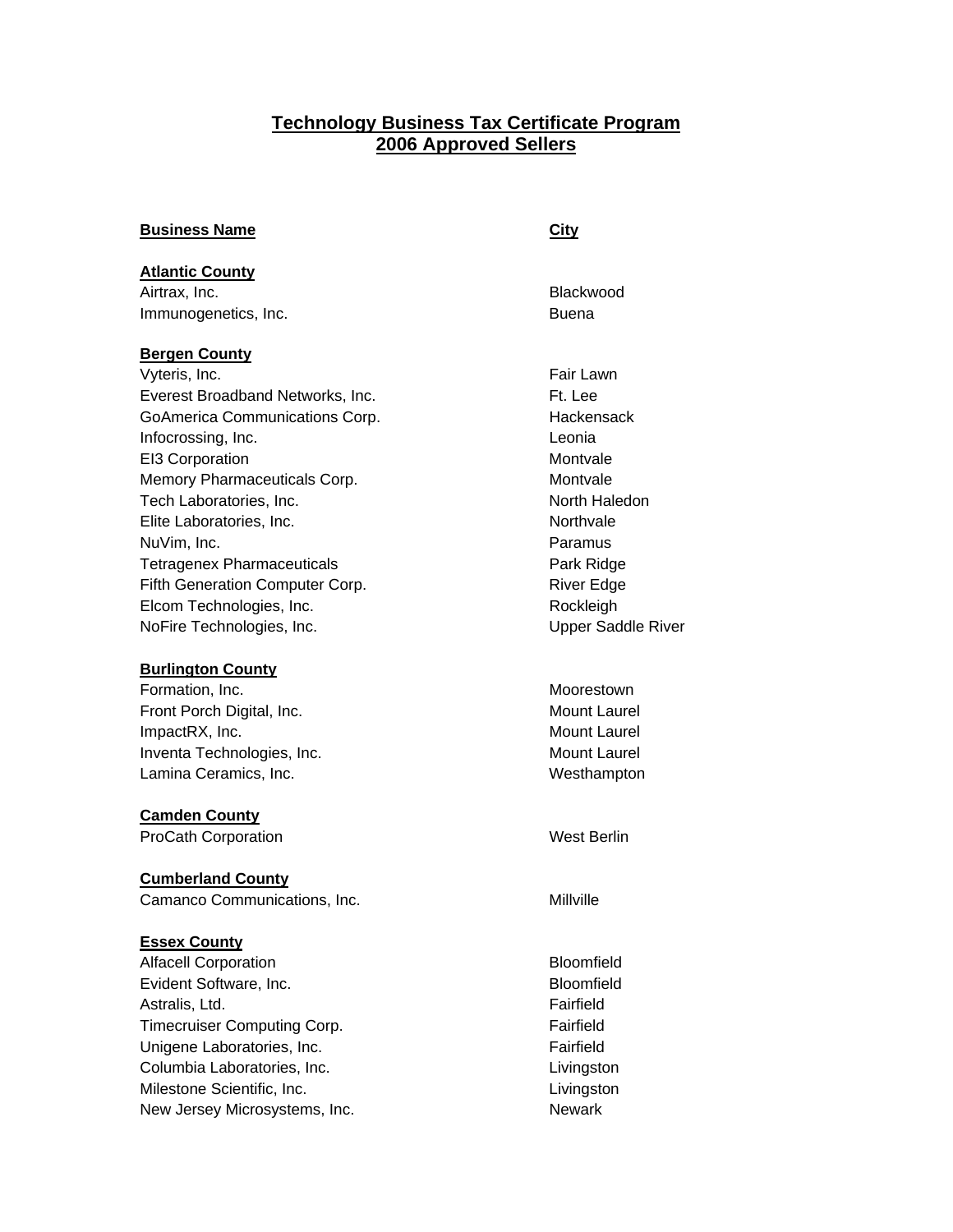| <b>Gloucester County</b><br>Akers Biosciences, Inc. | Thorofare           |
|-----------------------------------------------------|---------------------|
| <b>Hudson County</b>                                |                     |
| Antenna Software Inc.                               | Jersey City         |
| GeneLink, Inc.                                      | Jersey City         |
| <b>Hunterdon County</b>                             |                     |
| Magnolia Broadband, Inc.                            | Bedminster          |
| Novadel Pharma, Inc.                                | Flemington          |
| <b>Mercer County</b>                                |                     |
| CareGain, Inc.                                      | East Windsor        |
| Lavipharm Laboratories, Inc.                        | East Windsor        |
| NexMed (USA), Inc.                                  | East Windsor        |
| UDC, Inc.                                           | Ewing               |
| Vela Pharmaceuticals, Inc.                          | Ewing               |
| Bullrun Financial, Inc.                             | Hamilton            |
| Energy Photovoltaics, Inc.                          | Lawrenceville       |
| Laser Energetics, Inc.                              | Mercerville         |
| PD-LD, Inc.                                         | Pennington          |
| Barrier Therapeutics, Inc.                          | Princeton           |
| <b>Compliance &amp; Ethics Learning Solutions</b>   | Princeton           |
| Eduneering Holdings, Inc.                           | Princeton           |
| Invidi Technologies Corp.                           | Princeton           |
| Lexicon Pharmaceuticals(New Jersey), Inc.           | Princeton           |
| Maloy Risk Services, Inc.                           | Princeton           |
| Orchid Cellmark, Inc.                               | Princeton           |
| Princeton Optronics, Inc.                           | Princeton           |
| Princeton eCom Corp.                                | Princeton           |
| Restricted Stock Systems, Inc.                      | Princeton           |
| SightLogix, Inc.                                    | Princeton           |
| Alphion Corp.                                       | Princeton Junction  |
| TerraCycle, Inc.                                    | Trenton             |
| Dot Photo, Inc.                                     | <b>West Trenton</b> |
| <b>Middlesex County</b>                             |                     |

Biomira USA, Inc. **Canadian Cranbury Cranbury** Blacklight Power, Inc. **Canadiates Cranbury** Cranbury Linguagen Corp. **Canadiates** Cranbury Cranbury Palatin Technologies, Inc. The Contract of the Cranbury Cranbury Pharmacopeia Drug Discovery, Inc. **Example 20 Set Arms** Cranbury Princeton Lightwave, Inc. **Canadiates** Cranbury Songbird Hearing, Inc. **Canadian Cranbury** Cranbury Valera Pharmaceuticals **Cranbury** Cranbury Time and Cross, Inc. **Dayton** Corente, Inc. **East Brunswick**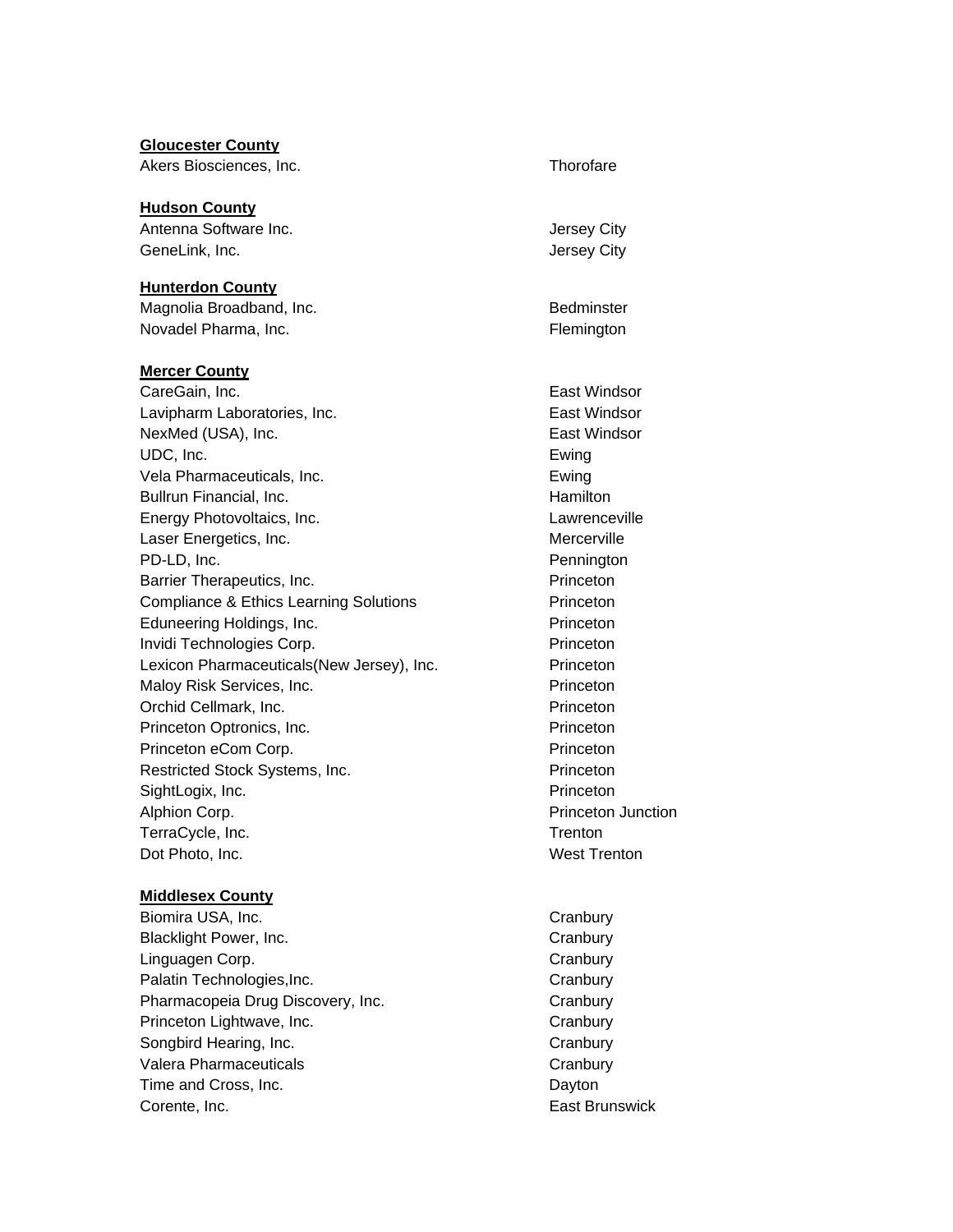Antyra, Inc. **Edison** Flash Networks, Inc. **Edison** Edison StrikeForce Technologies, Inc. **Edison** WPT, Inc. **Edison** mFormation Technologies, Inc. **Edison** netForensics, Inc. **Edison** China Quantum Communications, Inc. **Inc.** Iselin Outercurve Technologies, Inc. **Inc.** Iselin Pharmos Corp. **In the Corp.** Iselin SyntheMed, Inc. **Inc.** Iselin Premier Specialties, Inc. The Contract of the Middlesex Chiral Quest, Inc. (F/N/A CQ Acquisition, Inc.) Monmouth Junction ExSar Corp. **Montage Corp. ExSar Corp. Montage Corp. Montage Corp. Montage Corp. Montage Corp. Montage Corp. Montage Corp. Montage Corp. Montage Corp. Montage Corp. Montage Corp. Montage Corp. Mon Innovative Photonic Solutions Monmouth Junction** Morphochem, Inc. **Montage Commouth Commouth Junction** Niksun, Inc. **Montagalactic Contract Contract Contract Contract Contract Contract Contract Contract Contract Contract Contract Contract Contract Contract Contract Contract Contract Contract Contract Contract Contract Contr** Orthobond Corp. The Corp of the Corp. The Corp of the Monmouth Junction PharmaSeq, Inc. **Montage Contract Contract Contract Contract Contract Contract Contract Contract Contract Contract Contract Contract Contract Contract Contract Contract Contract Contract Contract Contract Contract Contract** Transave, Inc. Monmouth Junction and Monmouth Junction TyRx Pharma, Inc. **Montain Commouth Commouth Junction** Monmouth Junction X-Cell Medical, Inc. Monmouth Junction Connotate Technologies, Inc. New Brunswick WellGen, Inc. **New Brunswick** Cape Systems Group South Plainfield Inplane Photonics, Inc. **South Plainfield Ion Networks, Inc.** South Plainfield Kodeos Communications, Inc. **South Plainfield** South Plainfield Multiplex, Inc. **South Plainfield** South Plainfield

#### **Monmouth County**

Mikronite Technologies Inc. **Example 19** Eatontown Millennium Cell, Inc. **Eatontown** UReach Technologies, Inc. Notified the extent of the Holmdel VPI Systems Corp. **And Community** VPI Systems Corp. Vonage Holdings Corp. The Contract of the Holmdel Golden Bridge Technology, Inc. **Example 20 Figure 2018** Long Branch Ranch Networks, Inc. **Morganville** Material Technologies, Inc. The Contract of the Red Bank Storage Engine, Inc. **Times** Storage Engine, Inc.

#### **Morris County**

Magnitude, Inc. **Chester** Chester Deltronic Crystal Industries, Inc. **Deltronic Crystal Industries**, Inc. Immunomedics, Inc. **Morris Plains** Morris Plains Sela2, Inc. **Morris Plains** Logical Design Solutions, Inc. **Morristown** CyberShift, Inc. **Parsippany** 

PTC Therapeutics, Inc. South Plainfield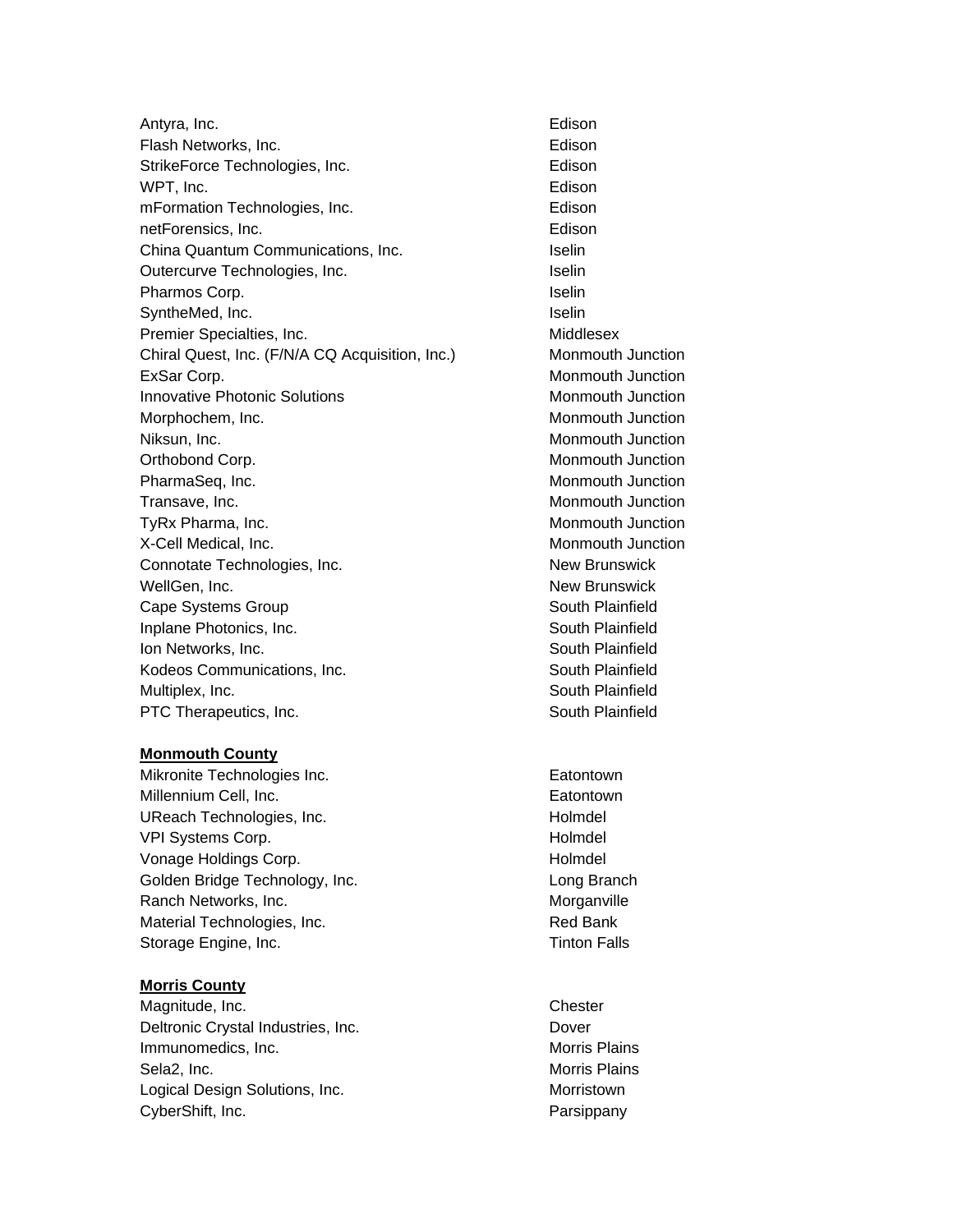Inttra, Inc. **Parsippany** Diopsys, Inc. **Pine Brook** Elusys Therapeutics, Inc. **Pine Brook** Pine Brook Cirqit.com, Inc. Whippany

#### **Passaic County**

Global Safety Surveillance, Inc. **Example 20 and Safety Surveillance**, Inc. Audible, Inc. **Wayne** 

#### **Somerset County**

Millennium Biotechnologies, Inc. **Basking Ridge** Brickhouse Software, Inc. **Bound Brook** Bound Brook DOV Pharmaceutical, Inc. The Contract of the Franklin Township InMat, Inc. **And The Contract of the Contract of The Contract of The Hillsborough** Parelec, Inc. **Rocky Hill** Atinav LLC Somerset Juvent, Inc. **Somerset** NanoOpto Corp. **Somerset** 

### **Union County**

Genta, Inc. **Berkley Heights** Berkley Heights Stem Cell Innovations, Inc. Scotch Plains